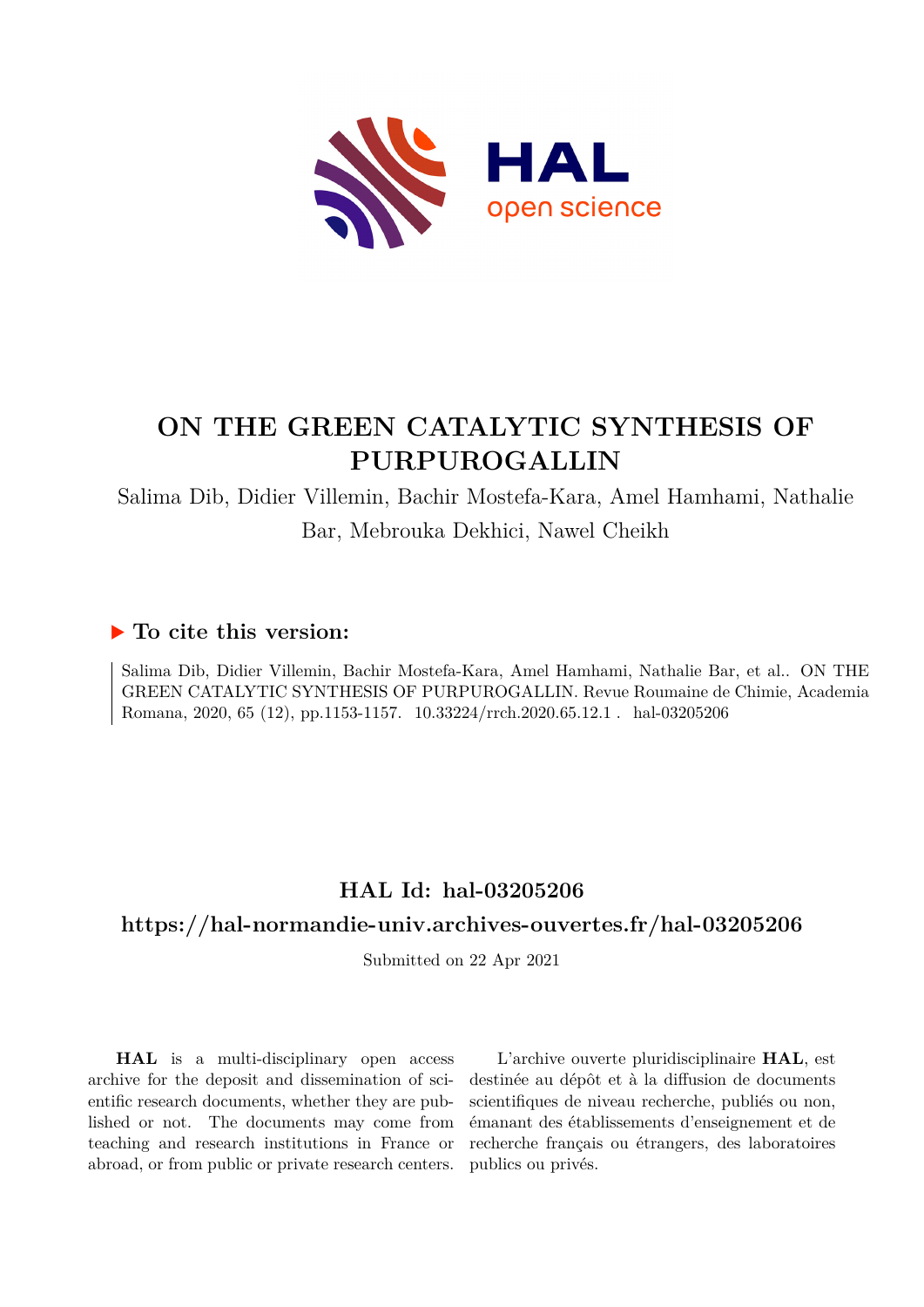# **ON THE GREEN CATALYTIC SYNTHESIS OF PURPUROGALLIN**

# **Salima DIBa,b, Didier VILLEMINa\*, Bachir MOSTEFA-KARA<sup>b</sup> , Amel HAMHAMI<sup>b</sup> , Nathalie BAR<sup>a</sup> , Mebrouka DEKHICIa,c, Nawel CHEIKHb,c**

<sup>a</sup> Normandie Université France, ENSICAEN, LCMT, UMR CNRS 6507, INC3 M, FR 3038, Labex EMC3,, 6 Bd Maréchal Juin 14050 Caen, France

<sup>b</sup>Laboratoire de Catalyse et Synthèse en Chimie Organique, Faculté des Sciences, Université de Tlemcen, BP 119,13000 Tlemcen, Algerie

 $c$ Faculté de Technologie, Université Tahri Mohamed Béchar, 08000, Bechar, Algérie

\* Corresponding author: didier.villemin@ensicaen.fr

*Received November 4, 2020* 

The catalytic oxidation under green conditions of pyrogallol into purpurogallin was performed by air with laccase model copper complexes or by plant extracts containing peroxidases in the presence of hydrogen peroxide. A study was conducted for turnip, depending on the amount of extract, the method of introduction and the pH. Optimization of these conditions made it possible to easily obtain pure purpurogallin with a yield of 78%.



**Keywords**: pyrogallol, purpurogallin, tetramethylethylene diamine copper complex, peroxidase, bitter turnips.

# **INTRODUCTION**

Benzotropolone is a bicyclic polyphenol system with pseudo-aromatic compound properties. The most studied member of this family is purpurogallin a natural red dye found in the bark of oak and gall nuts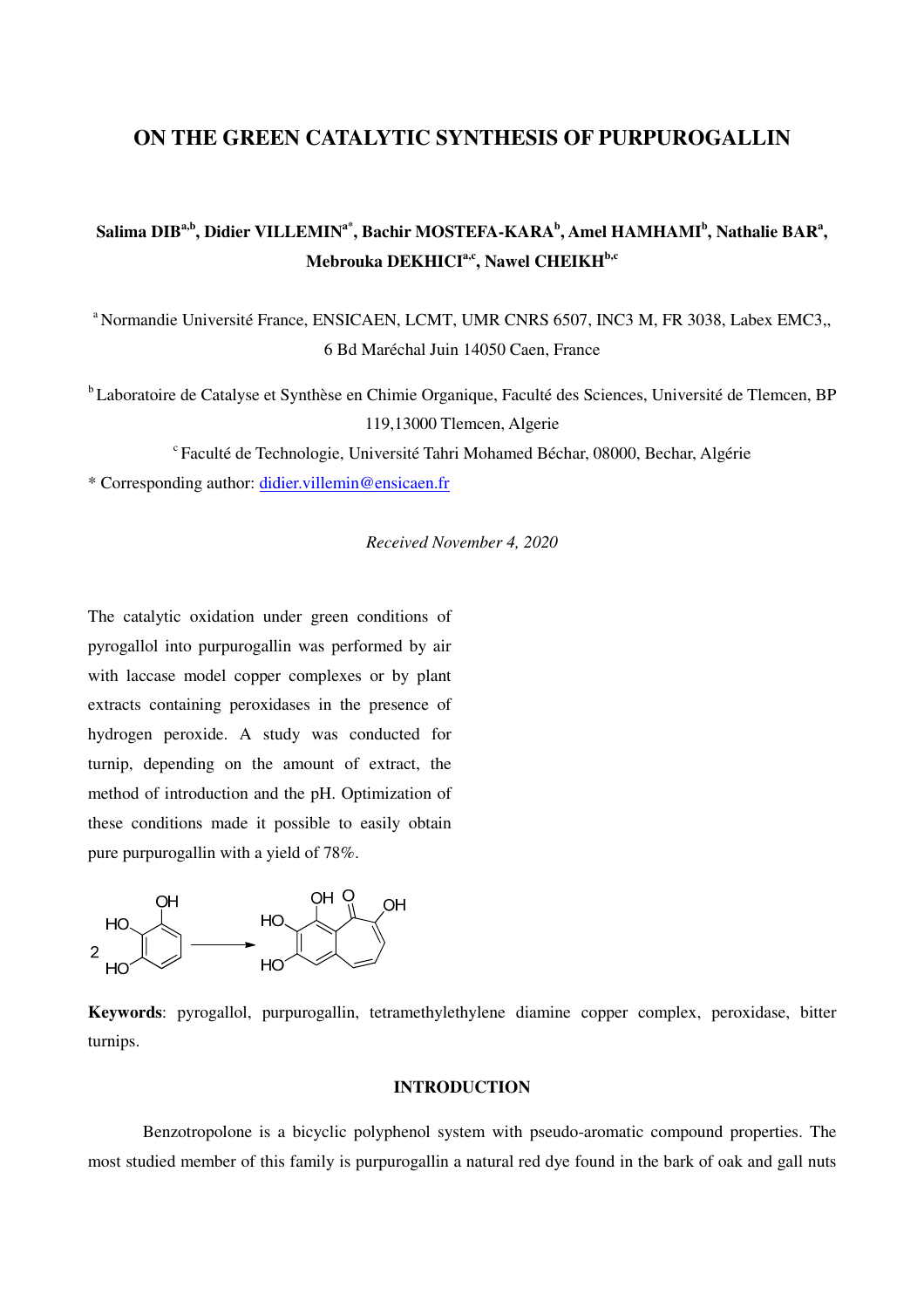in the glucoside state.<sup>1</sup> Purpurogallin is known for its antibacterial,<sup>2</sup> antioxidant,<sup>3</sup> anticancer<sup>4</sup> activities. In addition, purpurogallin can prevent the methylation of hydroxyestradiol by catechol-O-methyltransferase.<sup>5</sup> It has been shown to specifically prevent the system activation pathway TLR1 / TLR2.<sup>6</sup>

The structure of purpurogallin was established by single crystal X-ray analysis<sup>1</sup> to be a bicyclic molecule comprising a phenolic ring fused with a seven-membered ring in a highly planar conformation.



**Fig.1** - Structure of purpurogallin.

Purpurogallin derivatives such as Goupiolone A and B, are known for their significant DNAdamaging activity and were tested for their anti-cancer activity<sup>7,8</sup> while Fomentariol isolated from the tree sponge *Fomes fomentarius*, display anti-oxidant and antidiabetic activities.<sup>9</sup> Crocipodin is a natural pigment from the fruit bodies of mushroom Leccinum crocipodium.<sup>10</sup>



**Fig 2** – Purpurogallin derivatives

# **EXPERIMENTAL**

### **1.Materials and Methods**

All the reactions were carried at room temperature with magnetic stirring and monitored by TLC silica plates. IR spectra were obtained as solids with Fourier transform Perkin-Elmer. "Spectrum One" with ATR accessory. Only significant absorptions are listed.

The <sup>1</sup>H and <sup>13</sup>C NMR spectra were recorded in CDCl<sub>3</sub> or DMSO-d<sub>6</sub>, with a Bruker AC 400 spectrometer. The chemical shifts  $\Box$  are expressed in parts per million, conventional abbreviation are used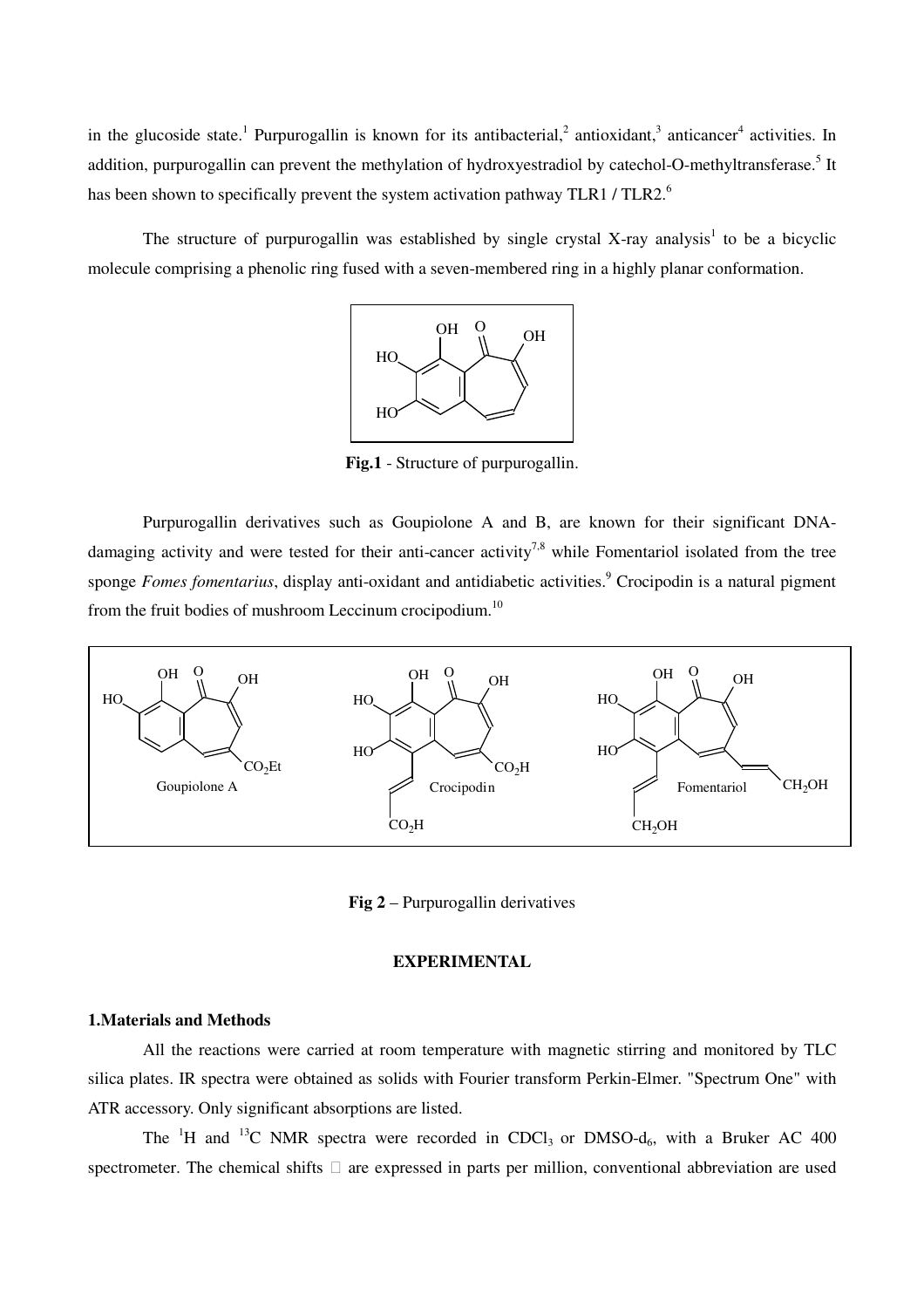chemical and were referenced to the internal solvent signal namely TMS. Mass spectra were recorded on a QTOF Micro (Waters) spectrometer with electrospray ionization (ESI, positive mode), lock spray PEG.

Horseradish was obtained from a market in France. Red radish *(Raphanus sativus var. sativus)*, Red onion (*Allium Cepa*), clove garlic (*Allium sativum*) were purchased from local Market in Tlemcen (Algeria). Bitter turnip or left el mora or left el mahfoura (*Brassica rapa L.*) was collected from a local farm in west Algeria.

# **2.Aerobic oxidation of pyrogallol into purpurogallin using copper catalysts.**

The copper complex  $[CuClOH (TMEDA)]_2$  was prepared according to the literature.<sup>16</sup>

A Cu (I) / PEI suspension was prepared by stirring PEI (MW = 300, 50% in water) (0.43g of PEI) with cuprous chloride (5 mmol, 0.494g) in 100 mL of ethanol.

### *2.1. Aerobic oxidation catalysed by complex [CuClOH (TMEDA)]<sup>2</sup>*

A mixture of pyrogallol (504 mg, 4 mmol) and  $[CuClOH (TMEDA)]_2$  (74 mg, 0.16 mmol) in ethanol (20 mL) are stirred in an open flask in the air for 4 days at room temperature. The solid formed is isolated by filtration and recrystallized from acetic acid.

# *2.2.Aerobic oxidation catalysed by Cu (I)/PEI*

Pyrogallol (504 mg, 4 mmol) was dissolved in a Cu(I) / PEI (30 mL) suspension and was stirred in an open flask in the air for 4 days at room temperature (20 $^{\circ}$ ). The reaction mixture was dissolved in CH<sub>2</sub>Cl<sub>2</sub>, and washed with 10% aqueous hydrochloric acid solution, the organic phase was dried over  $Na<sub>2</sub>SO<sub>4</sub>$  and evaporated under vacuum. The solid formed is isolated by filtration and recrystallized from acetic acid.

**(6E,8Z)-2,3,4,6-tetrahydroxy-5H-benzo[7]annulen-5-one: (Purpurogallin) :** deep red needles. Yield 76%. M.p. =274-275°C / m.p. (lit.) = 275°C <sup>11</sup>. FT-IR (cm<sup>-1</sup>): 3446 (OH<sub>free</sub>), 3316 (OH<sub>assoc</sub>), 2925 (C-H<sub>arom</sub>), 1694 (C=O); 1589. <sup>1</sup>H NMR δ (400 MHz, DMSO d6, ppm): δ 15.23 (1H, s, OH), 10.55 (1H, s, OH), 9.40 (1H, s, OH), 9.36 (1H, s, OH), 7.32 ( 1H, d, J=11.2 Hz, H7), 7.11 (1H, d, J=9.3 Hz, H9); 6.73 (1H, s, H1), 6.72 ( 1H, dd, J= 9.3 and 11.2 Hz, H8); 13C NMR (100 MHz, DMSO d6, ppm): δ 182.6 (**C**5), 155.1 (**C**6), 152.2 (**C**2), 151.9 (**C**4), 135.1 (**C**3), 134.7 (**C**9), 133.4 (**C**10), 124.1 (**C**8), 116.3 (**C**7), 115.2 (**C**11), 110.68 (**C**1). HRMS: for  $C_{11}H_9O_5$  (M+1): calculated mass 221.0450, found 221.0420.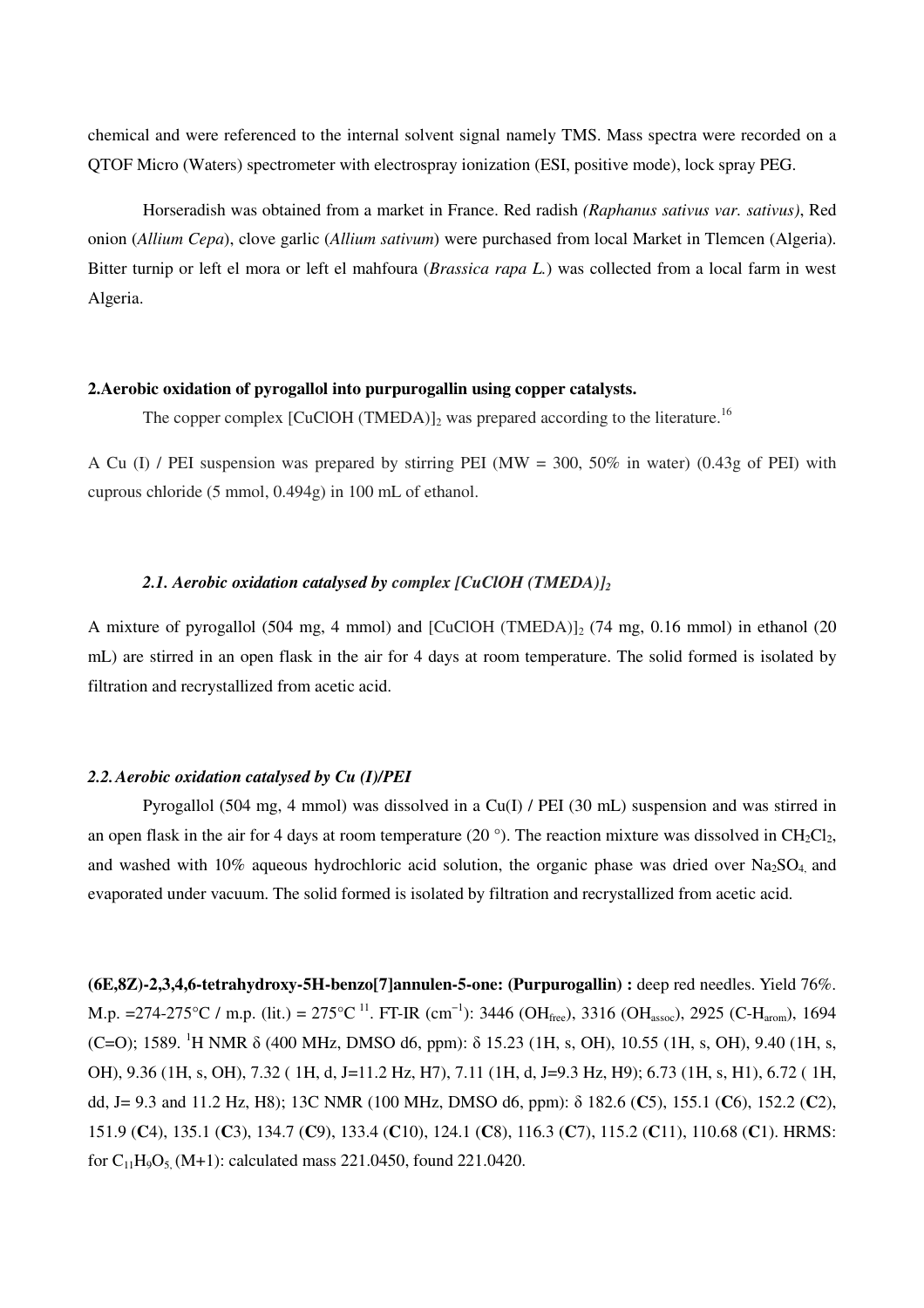#### **3. Oxidation of pyrogallol into purpurogallin using vegetables enzymes**

### *3.1.Preparation of enzymes extract from Horse radish, Red Radish, Red onion and Garlic*

Vegetables were washed with water then with distillate water. After cautious peeling, they were cut into small pieces and then mixed in cold distilled water ( $5^{\circ}$ C). The juice obtained was centrifuged (6000 rpm for 12 min) then filtered. The solutions used are prepared at different concentrations (0.2 g/mL; 0.4 g/mL; 0.6 g/mL) relative to the plant material. For the onion and garlic we only used a single concentration of 0.4 g/mL.

### *3.2.Enzymes oxidation of pyrogallol into purpurogallin*

Different tests have been carried out depending on the type of enzyme.

With a solution of  $H_2O_2$  (detection of peroxidase)

In a 250 mL Erlenmeyer flask fitted with a magnetic bar are introduced: pyrogallol (1 g, 0.008 mol), 20mL distilled water, a 20 ml hydrogen peroxide solution (0.147 M) and 20 mL of a solution of vegetable extract per 5 mL portion every 30 min.

The reaction mixture was stirred for 12 h to 16 h at room temperature, and then the precipitate formed was filtered and washed with cold distilled water (5-10°C). More products were recovered by treating the filtrate by extraction with ethyl acetate.

*Without*  $H_2O_2$  *solution (detection of tyrosinase and laccase)* 

In this synthesis the same steps previously described were followed except that no hydrogen peroxide was added.

#### **4. Extraction of bitter turnip and purpurogallin syntheses:**

A systematic study, taking into account various parameters, was carried out for this bitter turnip, in order to optimize yields. The same procedures for the preparation of vegetable extracts and the synthesis of purpurogallin were adopted.

#### *4.1.Variations in the turnip extract concentration:*

The same steps for preparing turnip extracts were used. Solutions of 0.2 g/mL, 0.3 g/mL, 0.4 g/mL, 0.5 g/mL and 0.6 g/mL were used at the pH of distilled water.

The synthesis of purpurogalline was carried out for 18 hours, at room temperature, the pyrogallol (1g, 0.008 mol) dissolved in 20 mL of distilled water, the hydrogen peroxide solution (20 mL, 0.147 M) and the different concentrations of turnip extract. The precipitate obtained is filtered and washed with cold distilled water. We obtain for each case the purpurogallin in solid form with variable yields (11-25%) presented in Table 1.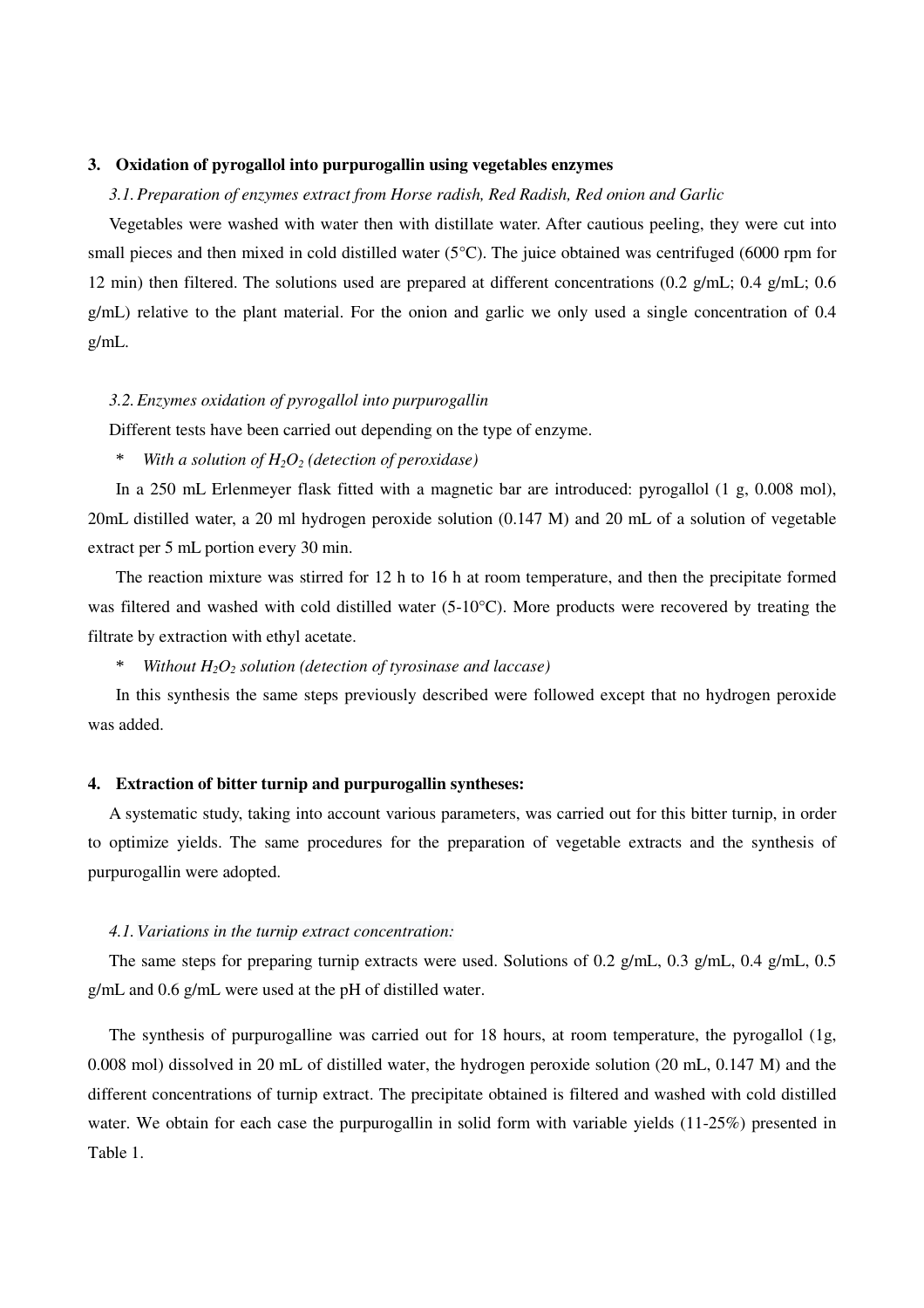| Concentration g/mL | Yield % |  |
|--------------------|---------|--|
|                    |         |  |
| 0.2                | 11      |  |
| 0.3                | 15      |  |
|                    |         |  |
| 0.4                | 25      |  |
|                    |         |  |
| 0.5                | 25      |  |
| 0.6                | 11      |  |

*Table 1*

*4.2.Variation of the time and frequency of introduction of bitter turnip extract and H2O2 solutions:*  In an Erlenmeyer flask fitted with a magnetic bar dissolved the pyrogallol (1g, 0.008 mol) in 20 ml of distilled water. The solutions of  $H_2O_2$  (0.147 M) and turnip extract (0.4 g/mL) were added:

- Method 1: every 2 hours for 6 hours (3 x 20 mL of  $H_2O_2 + 3$  x 20 mL of turnip extract)
- \* Method 2: every hour for 6 hours (6 x 10 mL of  $H_2O_2 + 6$  x 10 mL of turnip extract)
- \* Method 3: every 30 minutes for 6 hours (12 x 5 mL of H<sub>2</sub>O<sub>2</sub> + 12 x 5 mL of turnip extract)

Purpurogallin was obtained with yields varying between 25% and 36% Table 2.

| Optimisation of introduction methodology of hydrogen peroxide solution |                 |  |  |  |  |
|------------------------------------------------------------------------|-----------------|--|--|--|--|
| Method 1                                                               | Yield = 34 $\%$ |  |  |  |  |
| Method 2                                                               | Yield = $36\%$  |  |  |  |  |

Method 3 Yield =  $25\%$ 

*Table 2*

*4.3.Change in the pH of the bitter turnip extract solution:* 

Depending on the pH ranges, buffer solutions was prepared using 0.1 N hydrochloric acid, 0.1 N citrate,  $KH_{2}PO_{4}$  (9.078 g/L) and Na<sub>2</sub>HPO<sub>4</sub> (11.875 g/L) solutions.

The vegetable extract was prepared in these buffer solutions (20 g in 50 mL of buffer solution) with a concentration of 0.4 g/mL.

The synthesis of purpurogallin was carried out according to method 2 described above. Purpurogallin was obtained with yields ranging from 20-78% Table 3.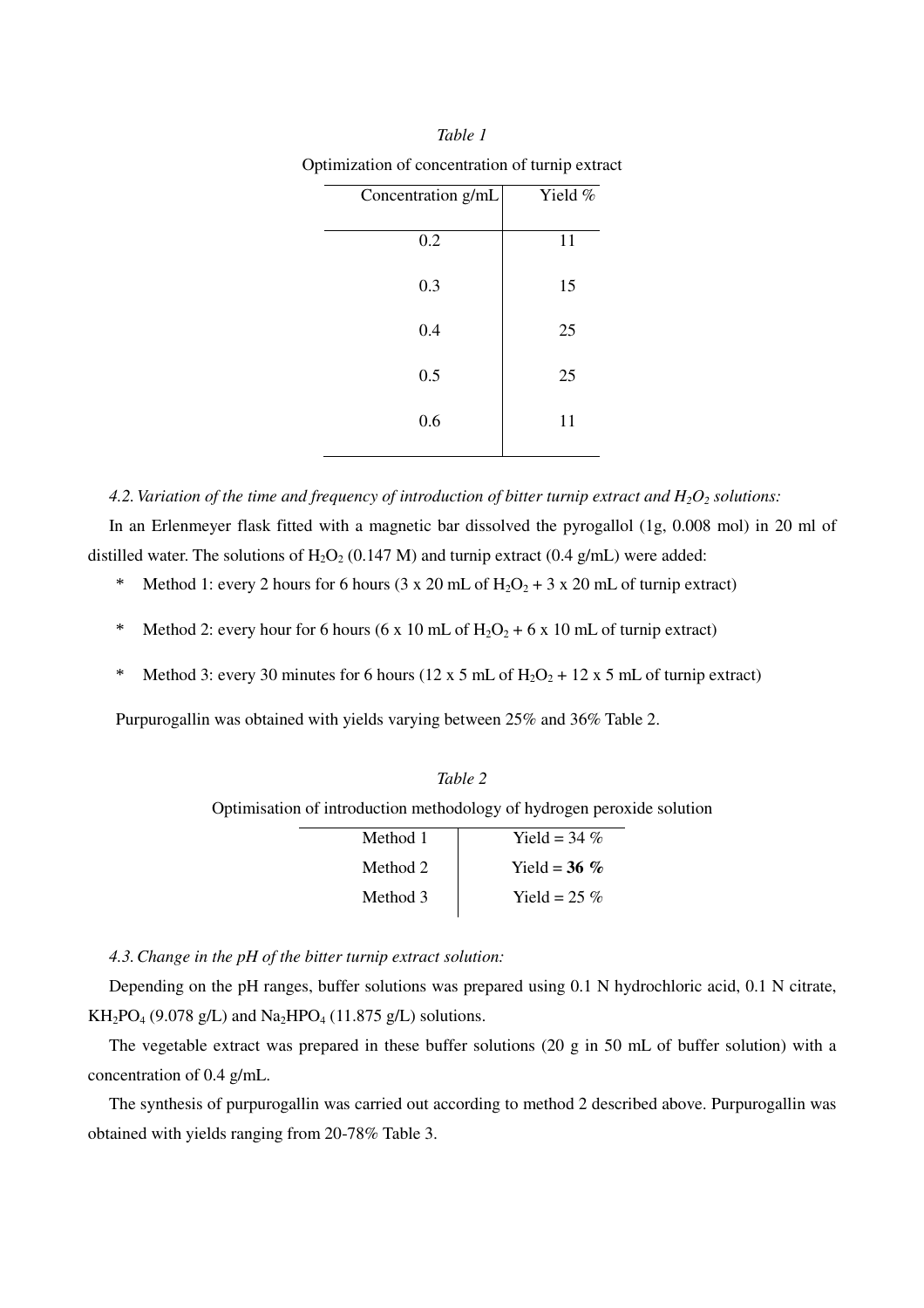# *Table 3* Optimization of pH with the bitter turnip extracts solution

| pH      | ⌒<br>$\sim$ $\sim$ | 200<br>3.30  | 15<br>4.IJ | $\epsilon$ $\epsilon$<br>$\cup$ . $\cup$ 1 | $\sim$ 1<br>0.21 | ና 07<br>0.Y                       | $\overline{a}$<br>. | 8.36      |
|---------|--------------------|--------------|------------|--------------------------------------------|------------------|-----------------------------------|---------------------|-----------|
| Yield % | 20                 | $\sim$<br>44 | 26         | 49                                         | 78               | $\tilde{\phantom{a}}$<br>54<br>ັ່ | $\epsilon$<br>ے ب   | 39<br>ر ب |

#### **RESULTS AND DISCUSSION**

One molecule of purpurogallin was formed by the oxidation of two molecules of pyrogallol.



**Scheme 1**. Synthesis of purpurogallin from pyrogallol

The purpurogallin formation mechanism involves the coupling of two aromatic nuclei followed by the opening of one of the rings by oxidation and then the formation of the tropolone nucleus as highlighted by Haworth.<sup>11</sup>

Oxidases are also capable of oxidizing pyrogallol to purpurogallin, such as laccase, <sup>12</sup> tyrosinase, <sup>13</sup> peroxidases (from horseradish (HRP), <sup>14</sup> from Ginkgo <sup>15</sup>, from *Agaricus bisporus* mushroom <sup>16</sup>) using oxygen from the air or hydrogen peroxide as oxidants.

Although purpurogallin can be obtained from stoichiometric oxidation of pyrogallol with potassium iodate <sup>17</sup> or potassium ferricyanide as oxidant. These old methods are not very clean and the purification processes are quite tedious, so, a green catalytic reaction is desirable.

So we have studied two approaches:

An aerobic process that mimic laccase using air as an oxidant and a copper catalyst.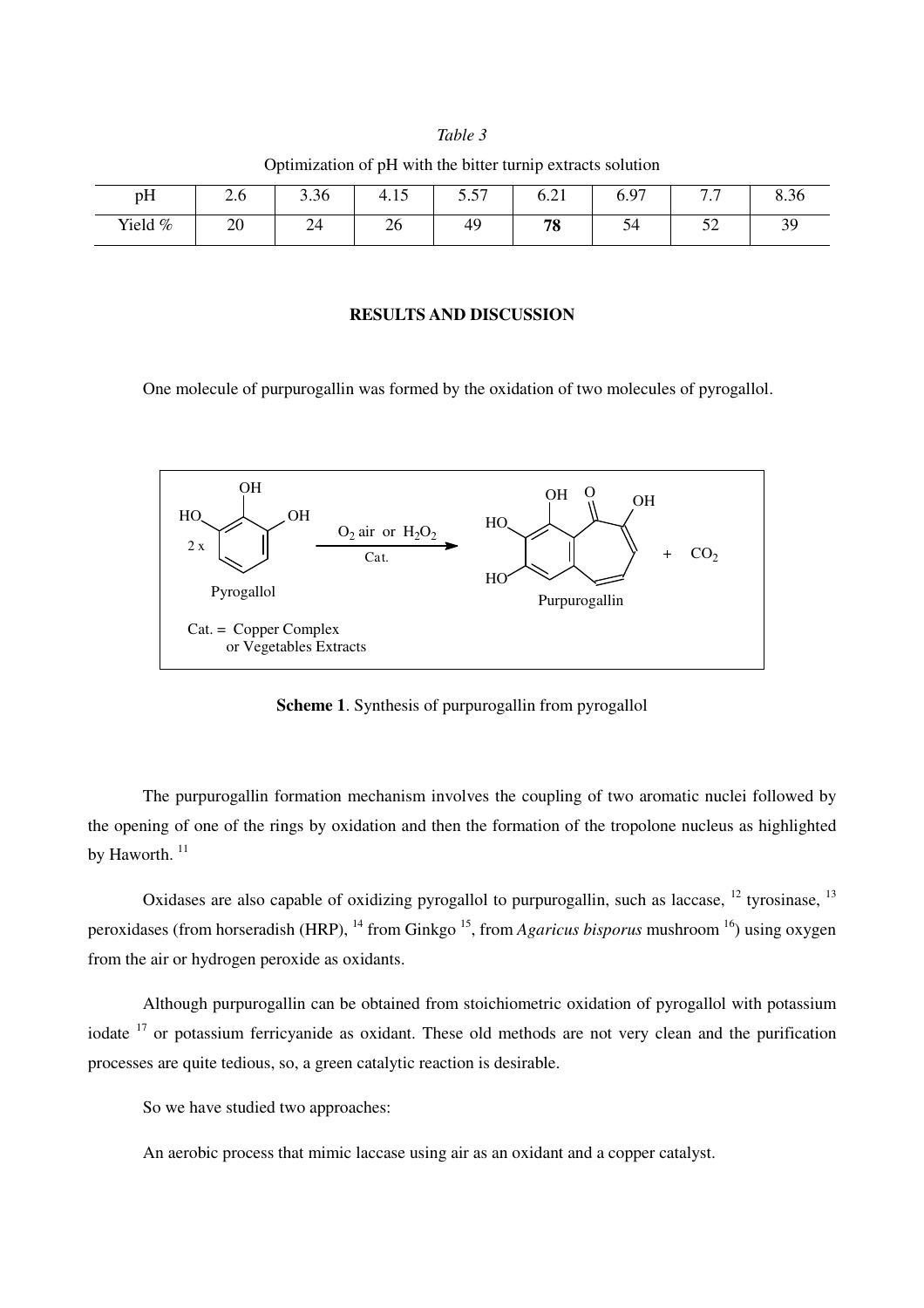A process using vegetable peroxidases close to HRP, readily available, using hydrogen peroxide as an oxidant

### **Aerobic oxidation catalysed by copper complex as model of laccase**

Laccase is known to catalyse the oxidation of pyrogallol.<sup>12</sup> It is an oxidase containing copper atoms in its active oxidation site. Moreover a number of copper-amine complexes are known to mimic laccase.<sup>18</sup> One of the most active complexes is the copper complex with tetramethylethylene diamine<sup>19</sup> [CuCl  $(OH)$ TMEDA]<sub>2</sub>. We have used this complex in the aerobic coupling of naphthol to binaphthol<sup>20</sup>or spiro derivatives.<sup>21</sup> PEI-copper in the laboratory has similar properties in many oxidations of phenols.<sup>22</sup>We tested the effectiveness of the two  $\text{[CuCl(OH)TMEDA]}_2$  and Cu(I)/PEI catalysts in the synthesis of purpurogallin by aerobic oxidation of pyrogallol. The reactions were carried out in ethanol at room temperature (20°C). We also studied the possibility of pyrogallol oxidation in the presence of N-Hydroxylphtalimide (NHPI) in acetonitrile at  $70^{\circ}$ C.<sup>23-25</sup> The results are presented in table 4.

| Table 4                                                                         |                         |    |              |  |  |  |
|---------------------------------------------------------------------------------|-------------------------|----|--------------|--|--|--|
| Oxidation of pyrogallol into purpurogallin in the presence of copper catalysts. |                         |    |              |  |  |  |
| Catalyst                                                                        | $T^{\circ}C$<br>Solvent |    | Yield $(\%)$ |  |  |  |
|                                                                                 |                         |    |              |  |  |  |
| $[CuCl(OH)$ TMEDA $]_2$ [a]                                                     | <b>EtOH</b>             | 20 | 43           |  |  |  |
|                                                                                 |                         |    |              |  |  |  |
| Cu(I)/PEI[b]                                                                    | EtOH                    | 20 | 0            |  |  |  |
| $[CuCl(OH)$ TMEDA $]_2$ /NHPI $[c]$                                             | $CH_3CN$                | 70 |              |  |  |  |
|                                                                                 |                         |    |              |  |  |  |

**Conditions:** reagent  $(2.10^{-3} \text{ mol})$ ,  $\text{[a]}$  cat  $\text{[CuCl(OH) TMEDA]}_2$  (8 % mol), 20 °C, EtOH (25 ml), **[b]** cat Cu(I)/PEI, 20 ° C, EtOH (25 ml), **[c]** cat **[CuCl(OH) TMEDA**]<sub>2</sub> (8% mol) / NHPI (10 %), 70°C, CH3CN, 96 h.

The tests for the oxidation of pyrogallol to purpurogallin, reported in Table 4, show that the Cu (I) / PEI and the [CuCl(OH)TMEDA]<sub>2</sub>/NHPI<sup>20</sup> mixture do not catalyse the oxidation reactions of pyrogallol.

#### **Enzymatic oxidation by vegetables extracts**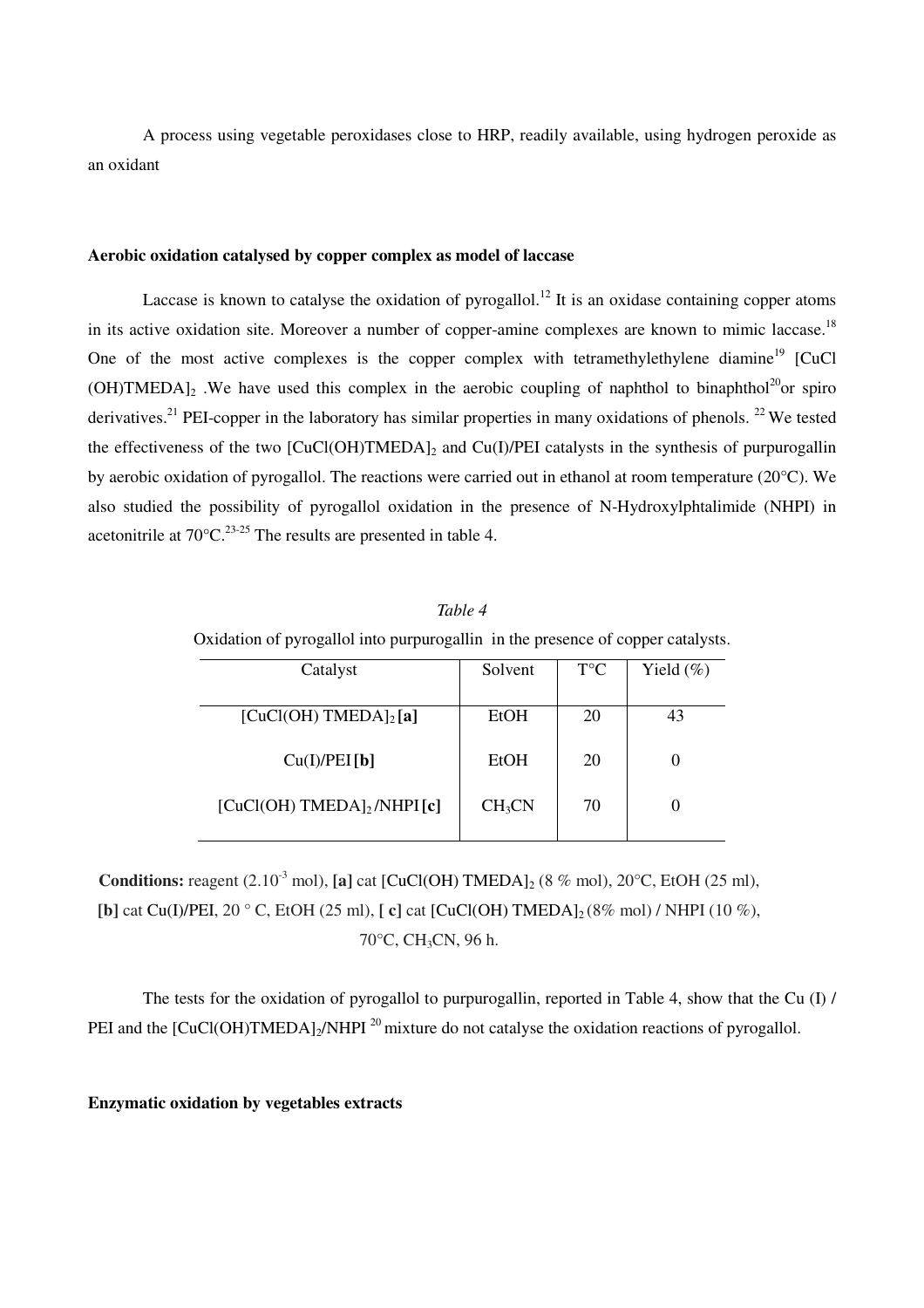Peroxidases are known to oxidize pyrogallol into purpurogallin in the presence of hydrogen peroxide as an oxidant.<sup>14</sup>The best known is horseradish peroxidase (*HRP*) found in horseradish and related brassicas.

In order to compare and optimize the yields of the oxidation reaction, we used other vegetable extracts like: red radish (*Brassica rapa, var.sativa* ), red onion (*Allium Cepa*), clove garlic (*Allium sativum*) and bitter turnip (left el mora or left el mahfoura (*Brassica rapa, var. Arabum*) as a source of enzymes. Garlic (*Allium sativum*) is also known to contain peroxidase,<sup>26</sup> it has shown interesting oxidative activity on pyrogallol. The results are presented in Table 5.

#### *Table 5*

Vegetable | Horse radish | Red radish | Red onion | Garlic | Bitter turnip **Concentration** g/mL 0.4 0.4 0.4 0.4 0.4 pH 1 5.2 5.2 5.2 5.2 5.2 6.21 Yield  $(\% )$ With  $H_2O_2$ Without  $H_2O_2$ 14 / 13 / 14 18 **(a)** 30 48 **(b) 78**

Comparison of vegetable activities in the synthesis of purpurogallin

(a) Purpurogallin was obtained with a better yield without using an  $H_2O_2$  solution

**(b)** The oxidation product of pyrogallol without  $H_2O_2$  was a green solid

Horseradish and red radish gave the expected results, although in our case with horseradish extract, we did not adjust the pH of solution.

Red onion and garlic extracts showed oxidative activity both in the presence of  $H_2O_2$  (presence of peroxidases), and without  $H_2O_2$  solution (presence of other oxidases).

We chose the bitter turnip, the most active, to conduct a study with different parameters: concentration of vegetable extract (variation in the mass of the plant material), time and frequency of introduction of the vegetable extract and the  $H_2O_2$  solution, pH of the vegetable extract solution.

For the bitter turnip, we optimized the conditions of concentration and acidity and at  $pH = 6.21$  we obtained a maximum yield of 78% (See experimental part).

#### **CONCLUSIONS**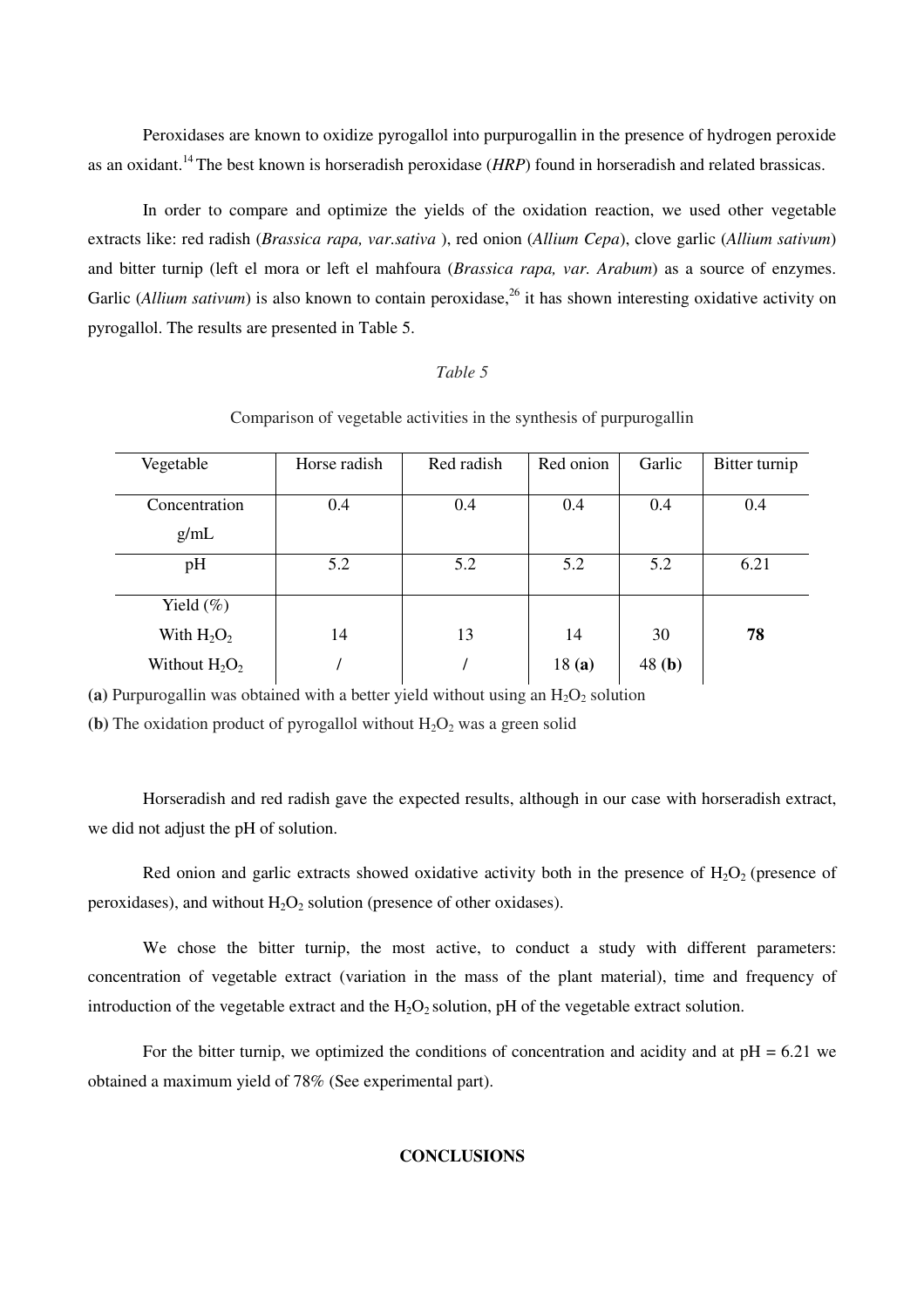Two efficient green catalytic oxidation approaches to the synthesis of purpurogallin from pyragallol are reported. The first was the aerobic oxidation catalysed by the copper complex [CuCl(OH) TMEDA]<sub>2</sub>. A second approach was the used of vegetable extract as source of peroxidase with hydrogen peroxide as oxidant. Oxidation with extracts of bitter turnips gives a good yield with a simplified purification method.

*Acknowledgments:* The authors wish to thank DGRST/MESRS (Ministère de l'Enseignement Supéreur et de la Recherche Scientifique) from Algeria for the financial support. We gratefully acknowledge financial support from the"'Ministère de la Recherche et des Nouvelles Technologies'", "CNRS (Centre National de la Recherche Scientifique)". The authors wish also to thank Mrs Karine Jarsale for the HRMS analysis.

#### **REFERENCES**

- 1. T. W. Wu, L. H. Zeng, J. Wu, K. P. Fung, R. D. Weisel, A. Hempel and N. Camermans, *Biochem. Pharmacol.*, **1996**, *52*, 1073-1080.
- 2. Y. Inamori, C. Muro, E. Sajima, M. Katagiri, Y. Okamoto, H. Tanaka, Y. Sakagami and H. Tsujibo, *Biosci. Biotech. Biochem.*, **1997***, 61*, 890-892.
- 3. H. Sugiyama, K. P. Fung and T. W. Wu, *Life Sci.*, **1993**, *53*, 39-43.
- 4. Y. Pommier and M. Cushman, *Molec. Cancer Therapeutics,* **2009**, *8*, 1008-1014.
- 5. J. D. Lambert, D. Chena, C. Y. Wang, N. Ai, S. Sang, C. T. Ho, W. Welsh and C. Yang, *Bioorg. and Med. Chem.,* **2005**, *13*, 2501-2525.
- 6. K. Cheng, X. Wang, S. Zhang and H. Yin, *Angewandte Chem. Int. Edition,* **2012**, *124*, 12412-12415.
- 7. N. Fukui, K. Ohmori and S. Keisuke, *Helvetica Chem. Acta*, **2012**, *95*, 2194-2197.
- 8. Y. Matsuo, A. Yoshida, Y. Saito and T. Tanaka, *Angewandte Chem. Int. Edition,* **2017**, *56*, 11855- 11859
- 9. N. Maljuric, J. Golubovic, M. Ravnikar, D. Zigon, B. Strukelj and B. Otasevic, *J. Anal. Methods in Chem.*, **2018**, *2018*, article ID 2434691.
- 10. L. Kerschensteiner, F. Löbermann, W. Steglich and D. Trauner, *Tetrahedron*, **2011**, *67*, 1536-1539.
- 11. A. Crithlow, E. Haslam, R. D. Haworth, P. B. Tinker and N. M. Waldron, *Tetrahedron*, **1967**, *23*, 2829- 2847.
- 12. J. J. Roy and T. E. Abraham, *J. Chem. Tech. Biotechn.,* **2006**, *81*, 1836-1839.
- 13. H. Tauber, *Proceed. of the Soc. for Experim. Biol. and Med.*, **1952**, *81*, 237-240.
- 14. D. A. Converso and M. E. Fernández, *Phytochemistry*, **1995**, *40*, 1341-1345.
- 15. S. Park, *Bull. of Korean Chem. Soc.*, **2006**, *27(11)*, 1885 –1887.
- 16. H. Gouzi and A. Benmansour, *Int. J. Chem. Reactor Eng.*, **2007**, *5*, 1542.